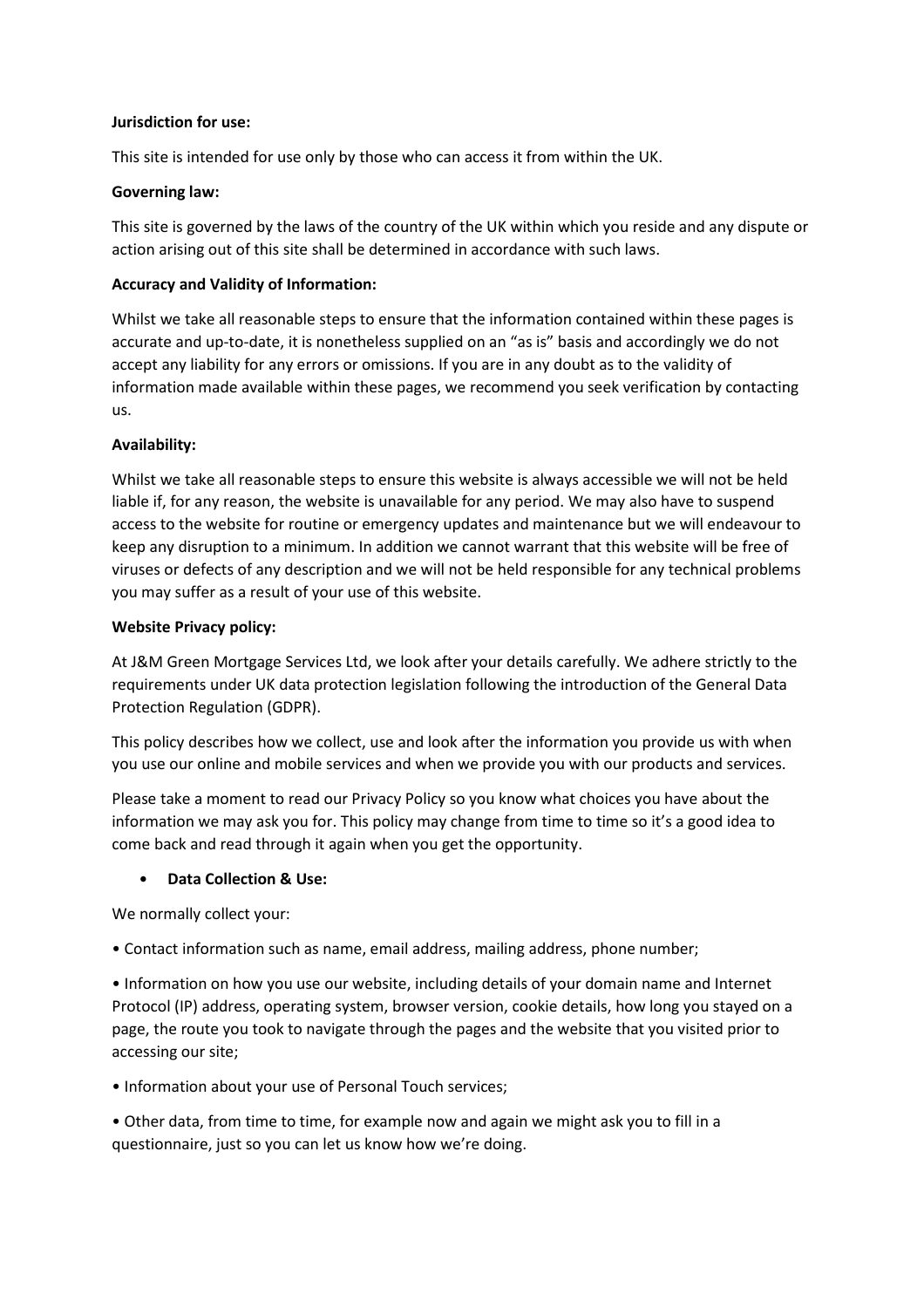Collecting this information helps us better understand what you need from us. We use it to offer you products and services that we think will suit you as your circumstances change, and to improve your browsing and service experience with us. The main uses of your data are:

- To provide your services;
- To provide you with service information and updates;
- To provide access to privileged areas of the website;
- To enable us to review, develop and improve our products, services and special offers;
- To carry out market research;
- To profile your usage and utilisation of our services;
- To send you details of appropriate products, services, special offers and rewards;

When you apply for or use products and services supplied by us, you also agree to our General Terms and Conditions. These set out the purposes for which we may use your personal information, and to whom it may be disclosed. Please refer to our General Terms and Conditions for full details. A copy can be requested by emailing J&M Green Mortgage Services Ltd.

## • **Sharing Data & Disclosure:**

We will not sell, rent or otherwise disclose your personal details to any third parties, except:

• When required to do so by law;

• In response to a valid legal request by a law enforcement officer, government agency or other regulatory authority;

• When you have explicitly or implicitly given your consent.

• **Cookies:**

Cookies are small text files that are placed on your computer by websites that you visit. They are widely used in order to make websites work, or work more efficiently, as well as to provide information to the owners of the site.

J&M Green Mortgage Services Ltd uses cookies to make a link between you and the information you have provided to our website and therefore provide you with personalised content so that we can give you a better experience when you return.

Most web browsers automatically accept cookies, although you can choose not to. To ensure you get the best from our website, we advise that users keep cookies active on their machine whilst visiting our website. You can manually disable and enable cookies on your PC. The process will depend on your browser and is usually part of your 'Security Settings'.

• For further information about managing and disabling cookies, you can refer to your browser's help section or user guide. Alternatively, the Interactive Advertising Bureau has produced a series of web pages (see www.allaboutcookies.org) which explain to users how cookies work and can be managed.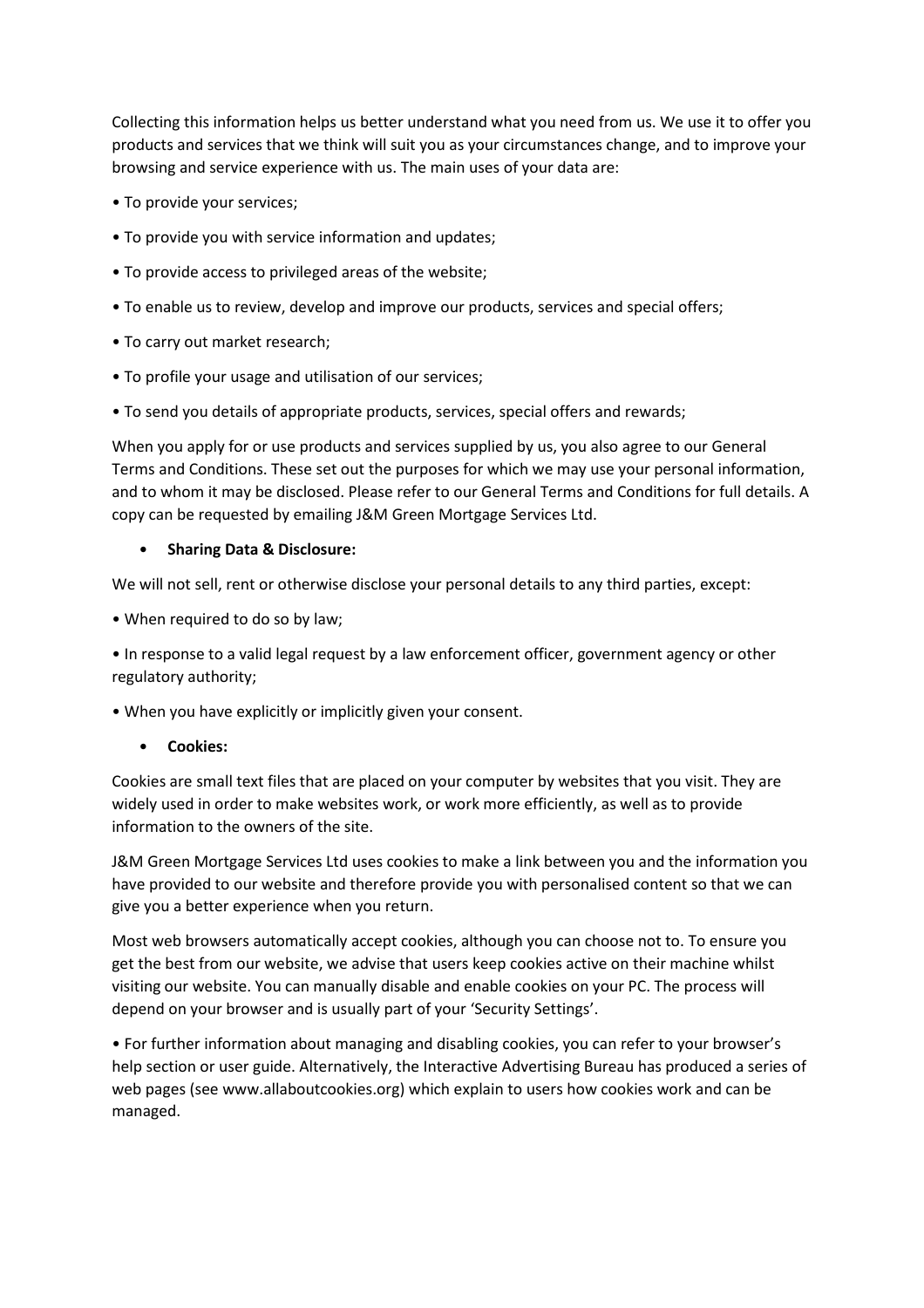# • **3rd party Links:**

Please be aware that our site may provide access to other web sites by linking to them. We are not responsible for the data policies (including data protection and cookies), content or security of these linked web sites.

# • **Information Retention:**

We will retain your information for as long as is needed to provide a service to you. If you wish to cancel your account or request that we no longer use your information to provide you services contact us at J&M Green Mortgage Services Ltd We will retain and use your information as necessary to comply with our legal obligations, resolve disputes, and enforce our agreements.

## **Accessing Data:**

You're welcome to ask us what information we have about you, any time you like. This information will be provided to you free of charge, unless your request is viewed as either excessive or unfounded. Where we refuse to respond to a request, we will explain our reasons to you and you will have the right to complain to the ICO to contest this. We may also charge a fee to comply with requests for further copies of the same information.

We will ask you to confirm your identity before we administer your request. You can confirm your identity by sending us a copy of a suitable identity document such as a passport or driving license, plus proof of address. All information will be provided to you within 1 month of receiving the request and receipt of suitable identity documents.

If you'd like us to send your information, you can write to our team at the address below:

J&M Green Mortgage Services Ltd 13 Allerton Road, Liverpool, L18 1LG

If any of the details we hold about you are incorrect, please let us know and we'll amend them right away or if your personally identifiable information changes, or if you no longer desire our service, you may correct, update, amend, delete/remove or deactivate it by making the change by emailing martin@gmsltd.co.uk

# **Marketing:**

We may contact you for example, with updates to our services.

We may also, subject to your consent, use your personal information to contact you with information about special offers and rewards. Please don't worry; your details won't be shared with companies outside J&M Green Mortgage Services Ltd for marketing purposes without your consent.

Once you have given us the consent referred to above, from time to time we may contact you by mail, telephone, email, other electronic messaging services (such as text, voice, sound or image messages including using automated calling systems) or fax with information about our products and services.